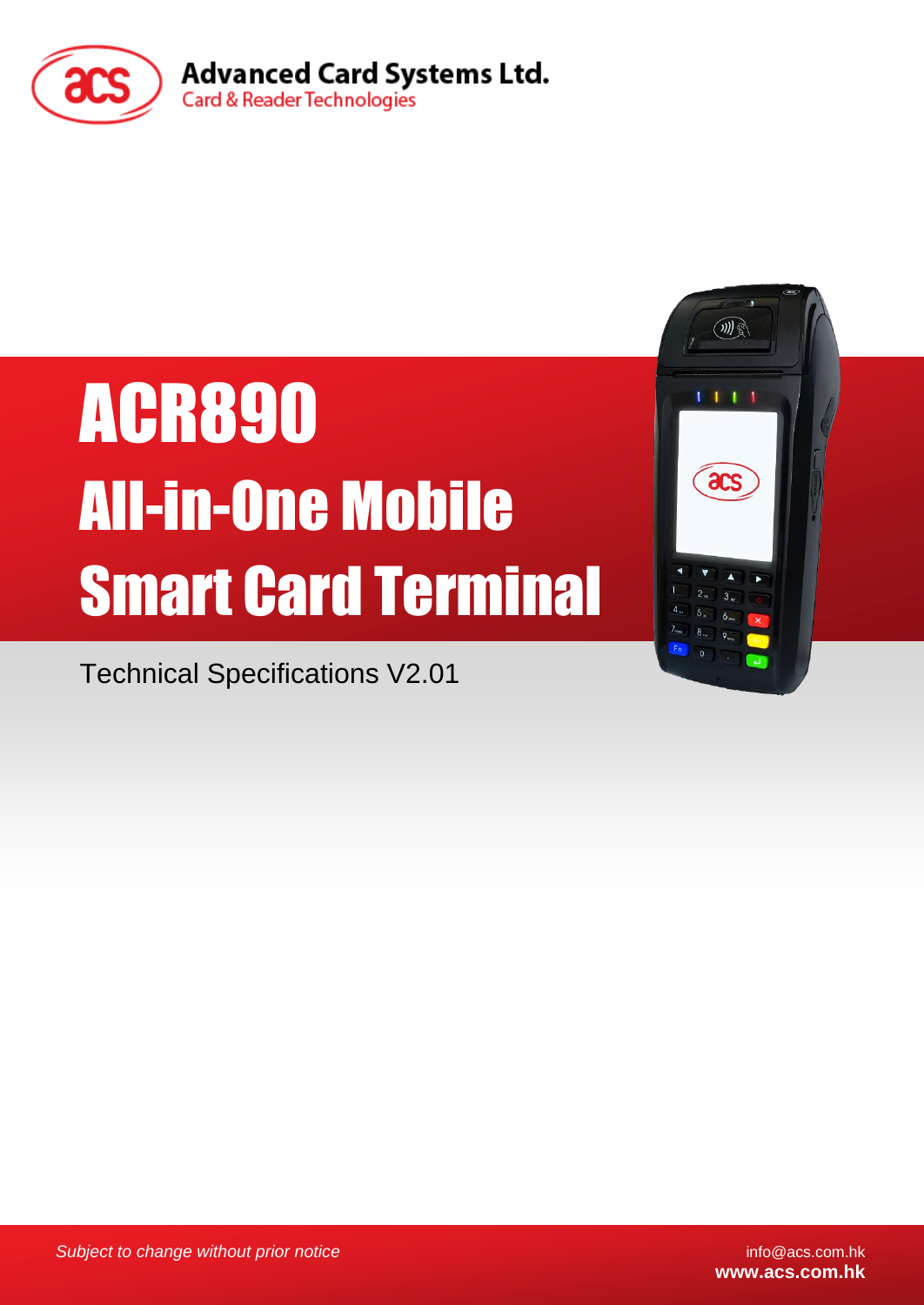

## **Table of Contents**

| 2.0. |  |
|------|--|
| 3.0. |  |
| 3.1. |  |
|      |  |
| 3.3. |  |
| 4.0. |  |
|      |  |

Page 2 of 8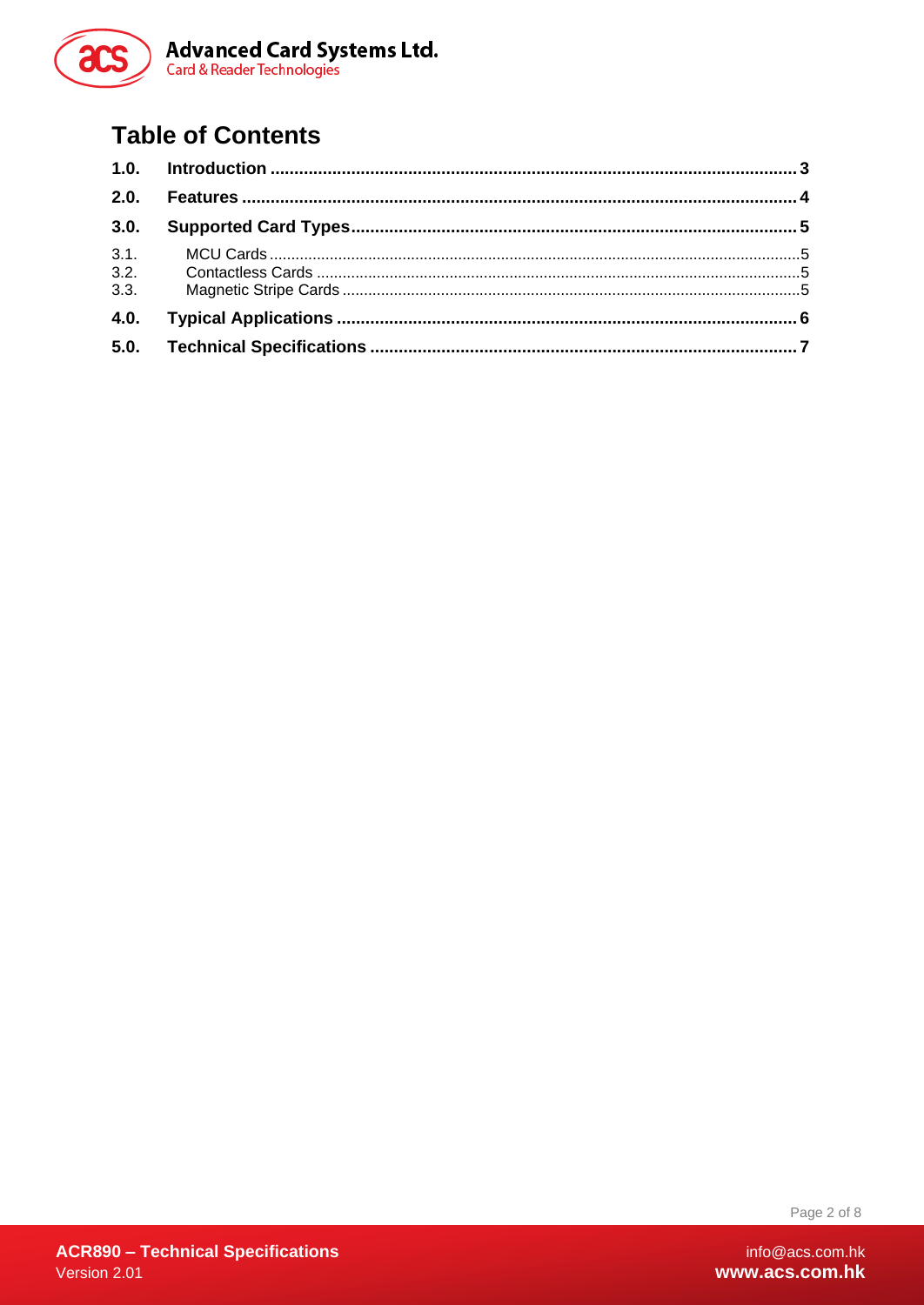

## <span id="page-2-0"></span>**1.0.Introduction**

The ACR890 All-In-One Mobile Smart Card Terminal is the next generation, high-performance mobile smart card terminal that combines smart card, magnetic stripe and contactless technologies. With its high-resolution touch screen, it is suitable for customers who want to experience the most interactive interface and features available in the market. This state-of-art product offers faster processing speed, large memory and portability.

This next generation PIN-pad reader is flexible enough to offer wide-range of connectivity choices for any environment,



including GPRS/3G and Wi-Fi. Moreover, a built-in thermal printer on the device can quickly print receipts for the consumer's reference.

With its advanced features, the ACR890 is suitable for complex applications in the e-Government, e-Banking and e-Payment, e-Health, Loyalty Program and Transportation sectors.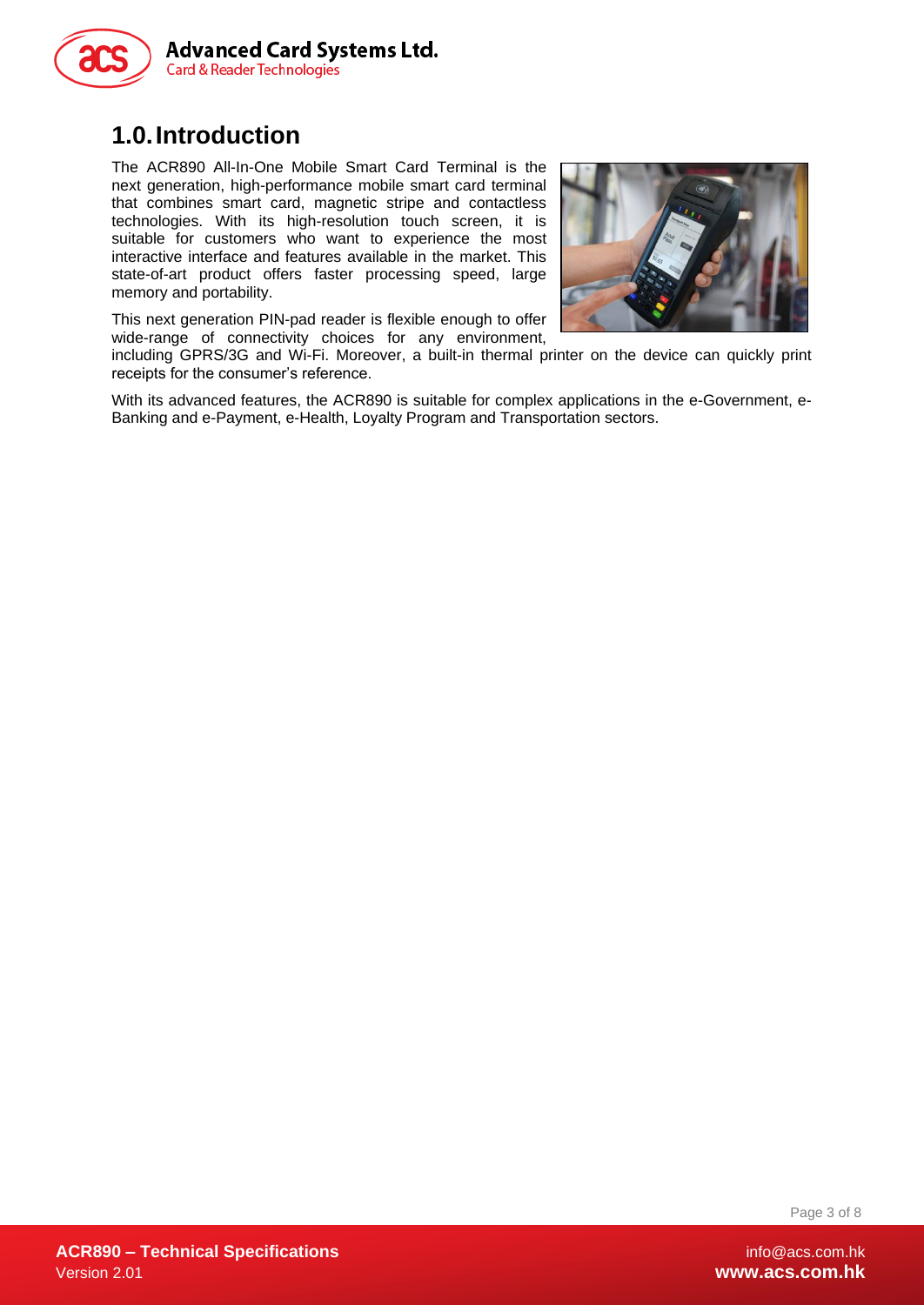

### <span id="page-3-0"></span>**2.0.Features**

- 32-bit A8 Processor running Embedded Linux®
- 4 GB Flash and 256 MB RAM
- Expandable Micro SD card support with memory of 1 GB up to 16 GB
- Connectivity Support:
	- o Wi-Fi
	- o GPRS/GSM quad band (850 MHz, 900 MHz, 1800 MHz, 1900 MHz)
	- o 3G connectivity support (900 MHz/2100 MHz)
	- o Serial RS-232 for Debug (Mini-B Type Connector)
- Contact Interface:
	- o One Full-sized Contact Card Slot
- Contactless Interface:
	- o Integrated Contactless Smart Card Interface
- Magnetic Stripe Card Support
- SAM Interface:
	- o Two SAM Slots (Contact Connector)
- SIM Interface:
	- o One Standard SIM Card Slot (GPRS function)
- Firmware Upgradeability
- Built-in-Peripherals:
	- o Easy-to-Read, High Resolution Colored LCD
	- o 3.5-inch Resistive Touch Screen LCD
	- o Highly Durable Chemical Resistant 20-button Keypad
	- o Thermal Printer
	- o Real-time Clock (RTC) with independent backup battery
	- o 4 LED Status Indicators
	- o Built-in Speaker
- Compliant with the following standards:
	- o ISO 7816
	- o ISO 14443
	- o ISO 7811
	- o CE
	- o FCC
	- o RoHS

Page 4 of 8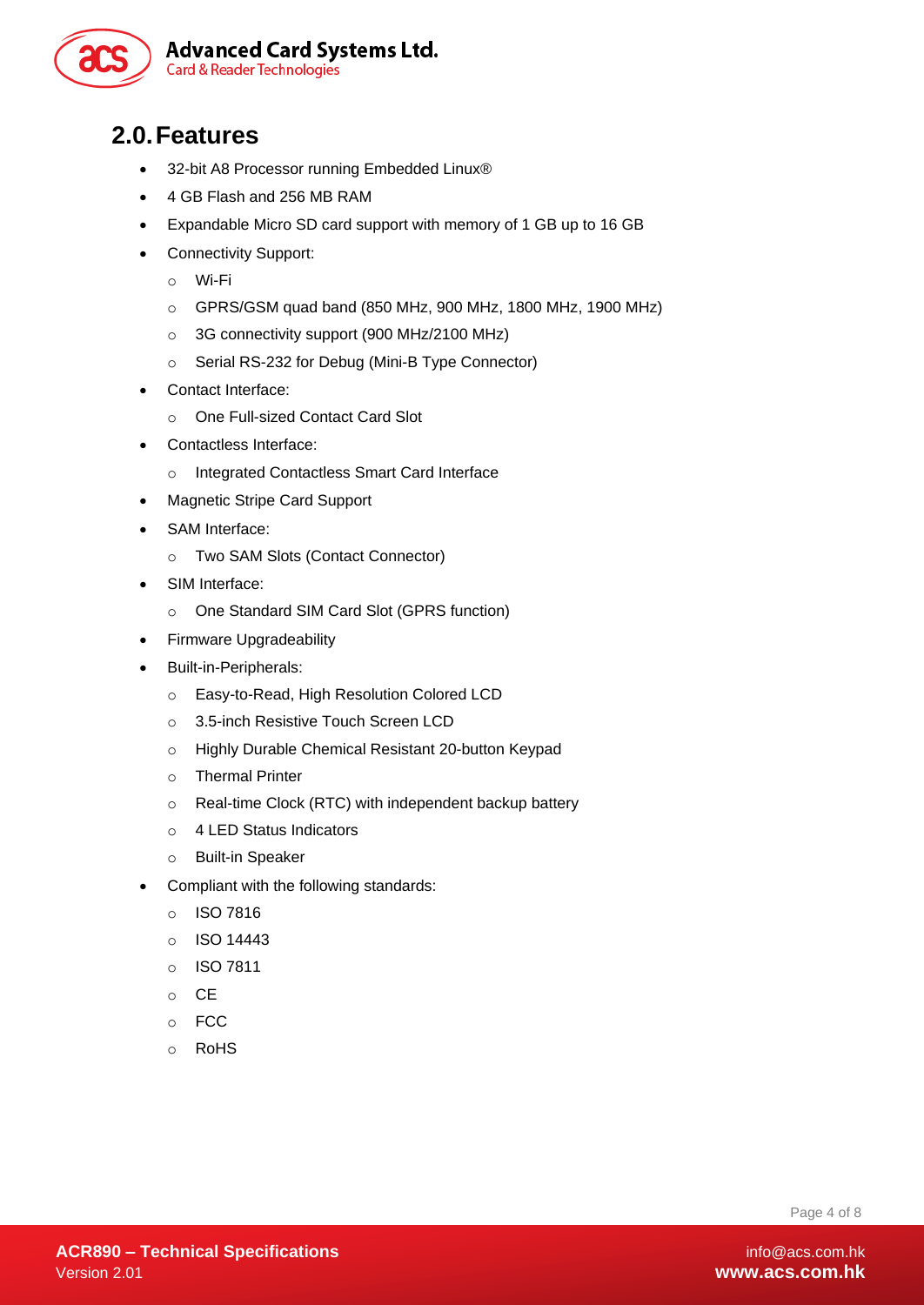

# <span id="page-4-0"></span>**3.0.Supported Card Types**

#### <span id="page-4-1"></span>**3.1. MCU Cards**

The ACR890 operates with MCU cards that follow:

- T=0 or T=1 Protocol
- $\bullet$  ISO 7816–compliant Class A, B, C (5 V, 3 V, 1.8 V)

#### <span id="page-4-2"></span>**3.2. Contactless Cards**

The ACR890 supports the following contactless cards:

- $\bullet$  ISO 14443 Type A and B, Parts 1 4
- T=CL protocol
- MIFARE Classic®
- MIFARE® DESFire®
- MIFARE Ultralight®
- MIFARE Plus®
- FeliCa
- FeliCa Lite
- FeliCa Lite-S

#### <span id="page-4-3"></span>**3.3. Magnetic Stripe Cards**

The ACR890 supports the following magnetic stripe cards:

- $\bullet$  ISO 7811 Tracks 1, 2 and 3
- Bi-directional

Page 5 of 8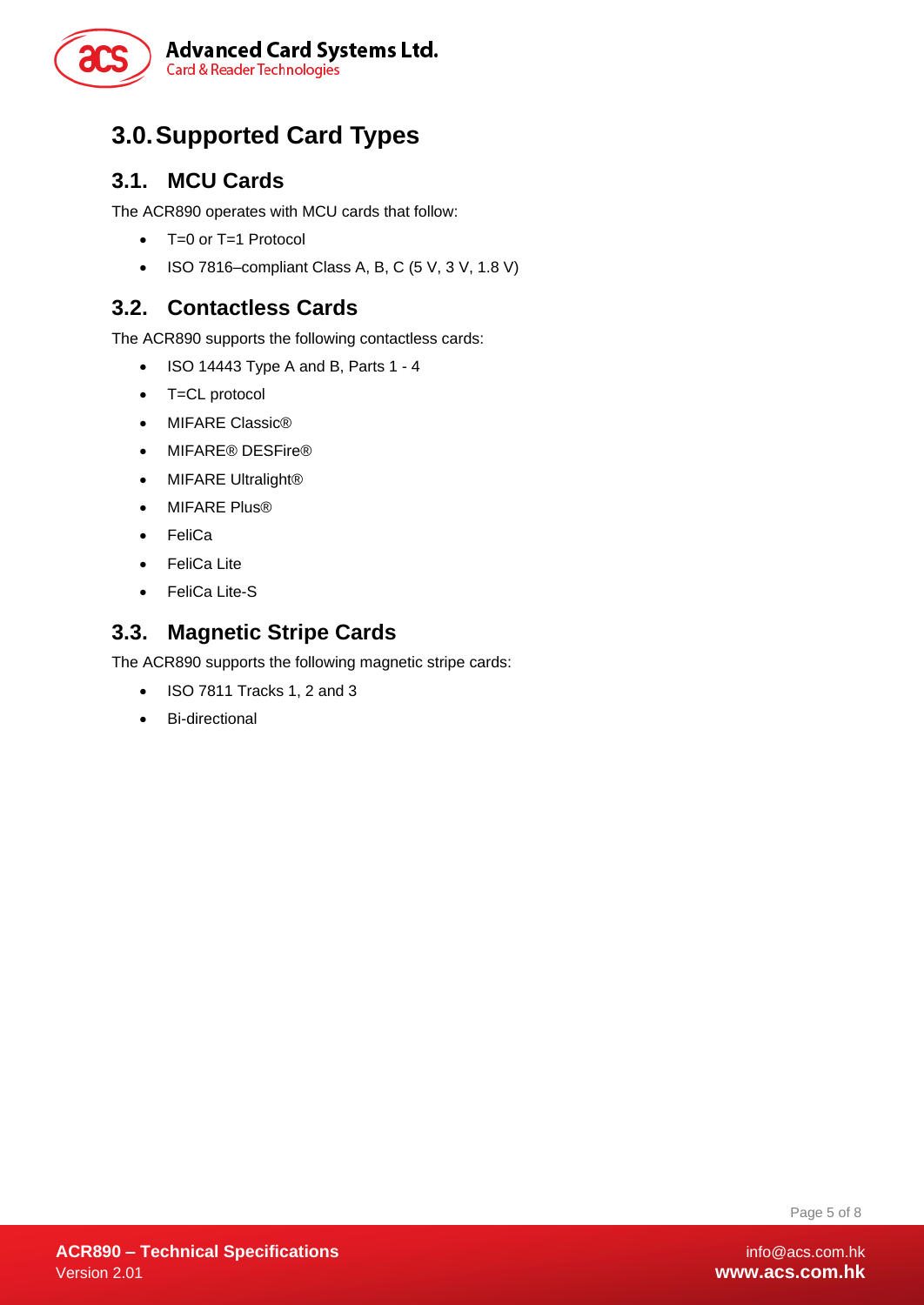

# <span id="page-5-0"></span>**4.0.Typical Applications**

- e-Healthcare
- e-Government
- e-Banking and e-Payment
- Transportation
- Loyalty Program

Page 6 of 8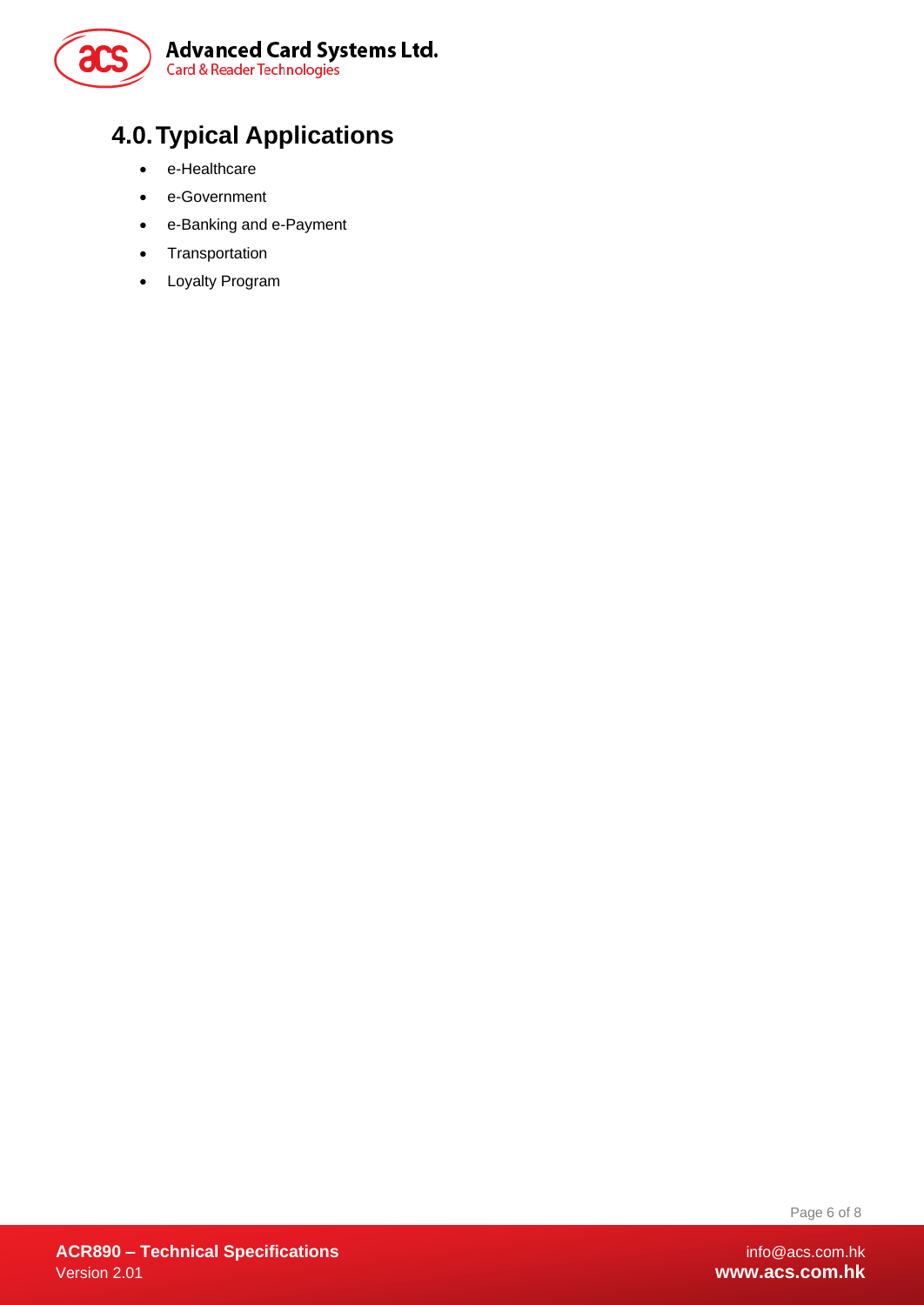

# <span id="page-6-0"></span>**5.0.Technical Specifications**

|                                                                                                                                                                                                         | $0\ 0\ 0$<br>ㅁㅁㄷ                               |  |                            |  |  |
|---------------------------------------------------------------------------------------------------------------------------------------------------------------------------------------------------------|------------------------------------------------|--|----------------------------|--|--|
|                                                                                                                                                                                                         |                                                |  | <b>TOO</b> I<br><b>IDO</b> |  |  |
| <b>Physical Characteristics</b><br>208.0 mm (L) x 85.5 mm (W) x 53.0 mm (H)<br><b>Processor</b><br>32-bit A8 1 GHz Processor<br><b>Standalone Mode</b><br>Operating System  Embedded Linux              |                                                |  |                            |  |  |
| <b>Device and User Programmable Memory</b><br>Programmable Language C++<br>SD Memory Card Size  Up to 16 GB<br><b>Connectivity</b><br>Quad-band GSM/GPRS 850 MHz/900 MHz/1800 MHz /1900 MHz             | Charging via external power adapter, 12 V, 4 A |  |                            |  |  |
| <b>Contact Smart Card Interface</b><br>Supply Current  Max. 50 mA<br>Short Circuit Protection  (+5) V/GND on all pins<br>Card Connector Type  ICC Slot 0: Contact<br>Card Insertion Cycles Min. 100,000 |                                                |  |                            |  |  |